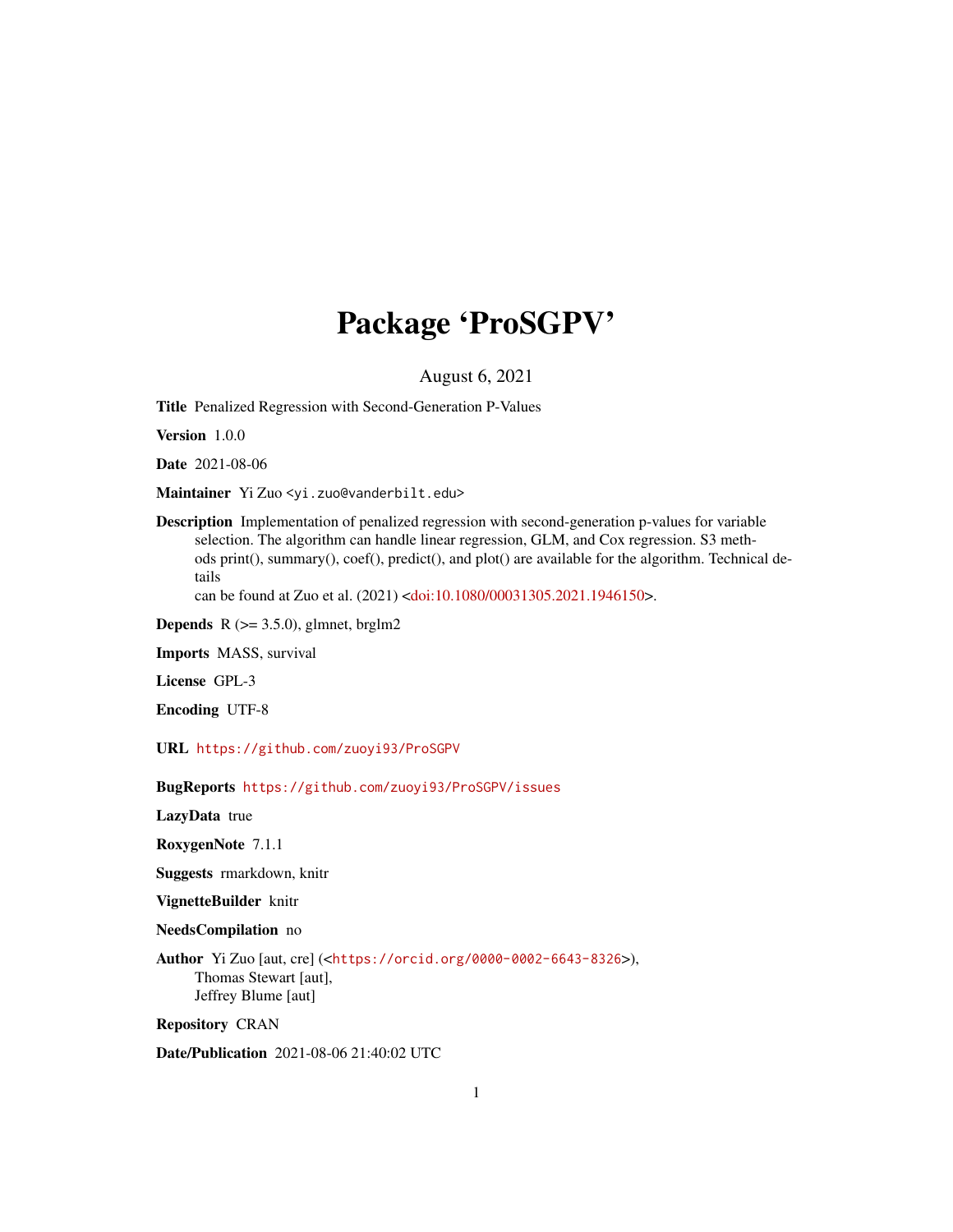## <span id="page-1-0"></span>R topics documented:

| Index |                                                                                                                     | 15 |
|-------|---------------------------------------------------------------------------------------------------------------------|----|
|       |                                                                                                                     |    |
|       |                                                                                                                     |    |
|       |                                                                                                                     |    |
|       |                                                                                                                     |    |
|       |                                                                                                                     |    |
|       | $predictsgpv \dots \dots \dots \dots \dots \dots \dots \dots \dots \dots \dots \dots \dots \dots \dots \dots \dots$ |    |
|       |                                                                                                                     |    |
|       |                                                                                                                     |    |
|       |                                                                                                                     |    |
|       |                                                                                                                     |    |
|       |                                                                                                                     |    |
|       |                                                                                                                     |    |
|       |                                                                                                                     |    |

<span id="page-1-1"></span>coef.sgpv coef.sgpv*: Extract coefficients from the model fit*

#### Description

S3 method coef for an S3 object of class sgpv

#### Usage

## S3 method for class 'sgpv' coef(object, ...)

#### Arguments

| object   | An sgpv object       |
|----------|----------------------|
| $\cdots$ | Other coef arguments |

#### Value

Coefficients in the OLS model

```
# prepare the data
x <- t.housing[, -ncol(t.housing)]
y <- t.housing$V9
# run one-stage algorithm
out.sgpv \leq pro.sgpv(x = x, y = y)
```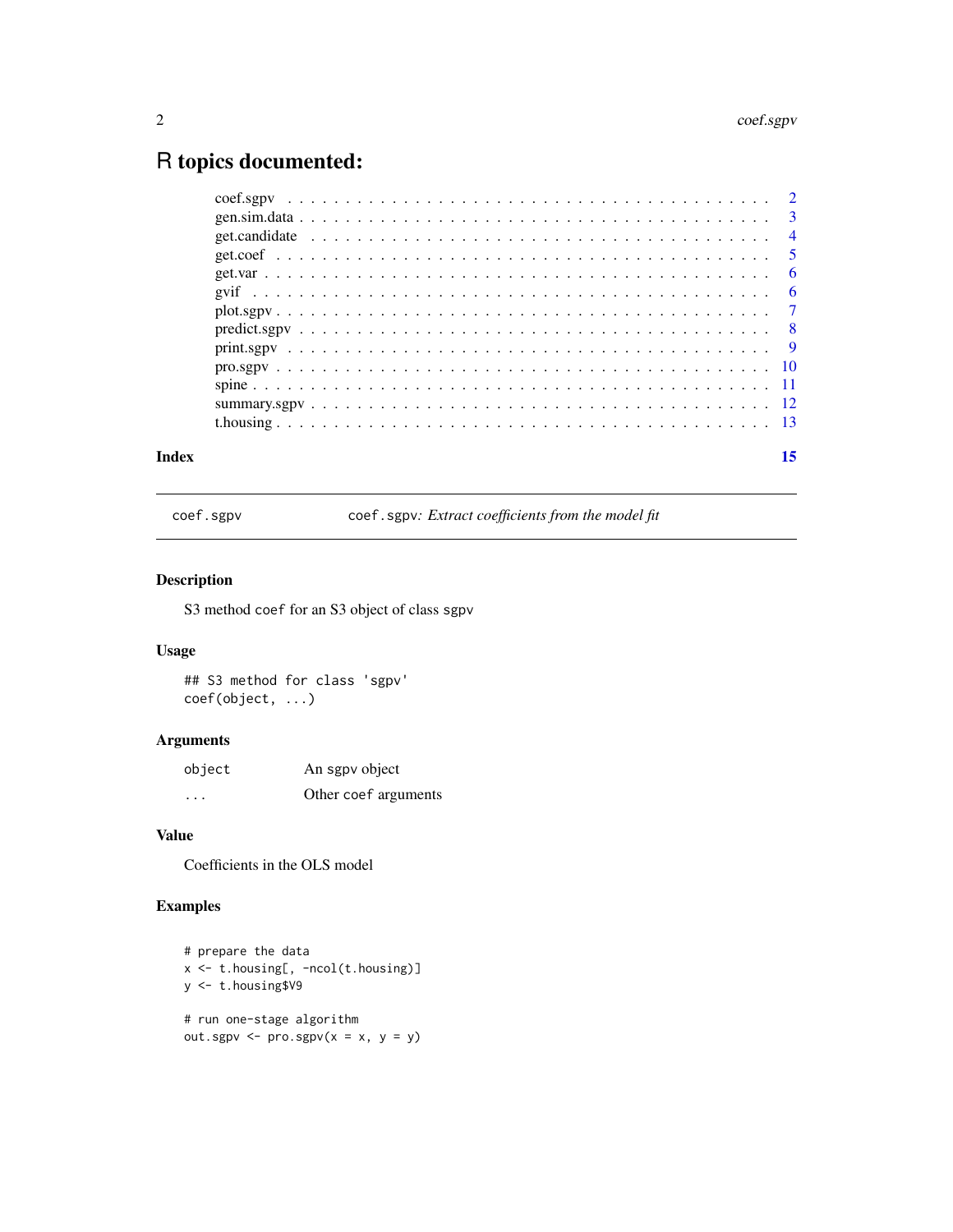#### <span id="page-2-0"></span>gen.sim.data 3

```
# get coefficients
coef(out.sgpv)
```
gen.sim.data gen.sim.data*: Generate simulation data*

#### Description

This function can be used to generate autoregressive simulation data

#### Usage

```
gen.sim.data(
 n = 100,p = 50,
 s = 10,
 family = c("gaussian", "binomial", "poisson", "cox"),
 beta.min = 1,
 beta.max = 5,
 rho = 0,
 nu = 2,
  sig = 1,
  intercept = 0,
 scale = 2,
 shape = 1,
 rateC = 0.2)
```
#### Arguments

| n         | Number of observations. Default is 100.                                                                                                                                                                              |
|-----------|----------------------------------------------------------------------------------------------------------------------------------------------------------------------------------------------------------------------|
| p         | Number of explanatory variables. Default is 50.                                                                                                                                                                      |
| S         | Number of true signals. It can only be an even number. Default is 10.                                                                                                                                                |
| family    | A description of the error distribution and link function to be used in the model.<br>It can take the value of $\code{gaussian}, \code{binomial}, \code{poisson},$ and<br>$\code{cov}.$ Default is $\code{gaussian}$ |
| beta.min  | The smallest effect size in absolute value. Default is 1.                                                                                                                                                            |
| beta.max  | The largest effect size in absolute value. Default is 5.                                                                                                                                                             |
| rho       | Autocorrelation level. A numerical value between -1 and 1. Default is 0.                                                                                                                                             |
| nu        | Signal to noise ratio in linear regression. Default is 2.                                                                                                                                                            |
| sig       | Standard deviation in the design matrix. Default is 1.                                                                                                                                                               |
| intercept | Intercept of the linear predictor in the GLM. Default is 0.                                                                                                                                                          |
| scale     | Scale parameter in the Weibull distribution. Default is 2.                                                                                                                                                           |
| shape     | Shape parameter in the Weibull distribution. Default is 1.                                                                                                                                                           |
| rateC     | Rate of censoring in the survival data. Default is 0.2.                                                                                                                                                              |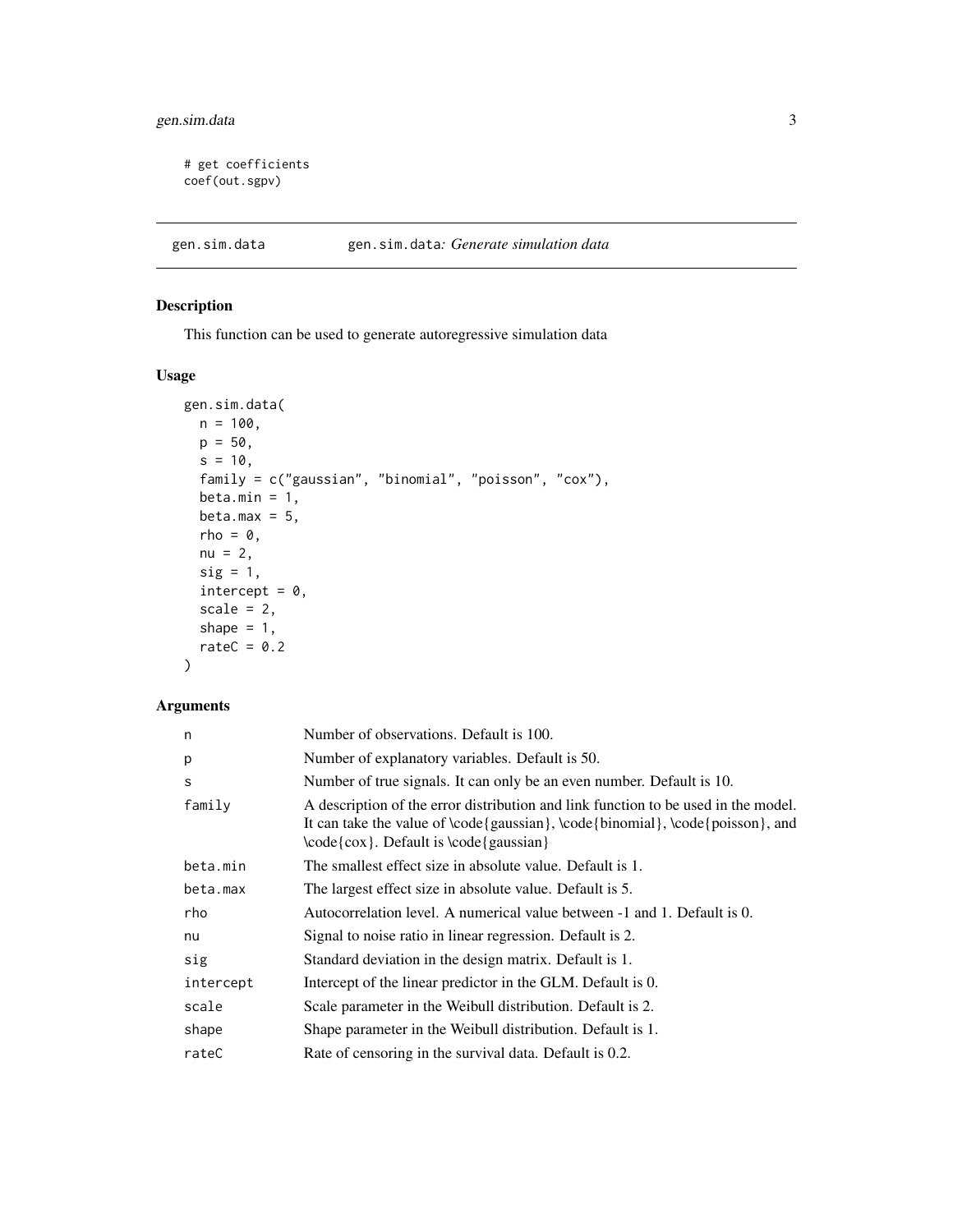#### <span id="page-3-0"></span>Value

A list of following components:

- X The generated explanatory variable matrix
- **Y** A vector of outcome. If family is  $\text{code}(\cos)$ , a two-column object is returned where the first column is the time and the second column is status (0 is censoring and 1 is event)

index The indices of true signals

beta The true coefficient vector of length p

#### Examples

```
# generate data for linear regression
data.linear \leq gen.sim.data(n = 20, p = 10, s = 4)
# extract x
x <- data.linear[[1]]
# extract y
y <- data.linear[[2]]
# extract the indices of true signals
index <- data.linear[[3]]
# extract the true coefficient vector
true.beta <- data.linear[[4]]
# generate data for logistic regression
data.logistic \leq gen.sim.data(n = 20, p = 10, s = 4, family = "binomial")
# extract x
x <- data.logistic[[1]]
# extract y
y <- data.logistic[[2]]
# extract the indices of true signals
index <- data.logistic[[3]]
# extract the true coefficient vector
true.beta <- data.logistic[[4]]
```
get.candidate get.candidate*: Get candidate set*

#### Description

Get the indices of the candidate set in the first stage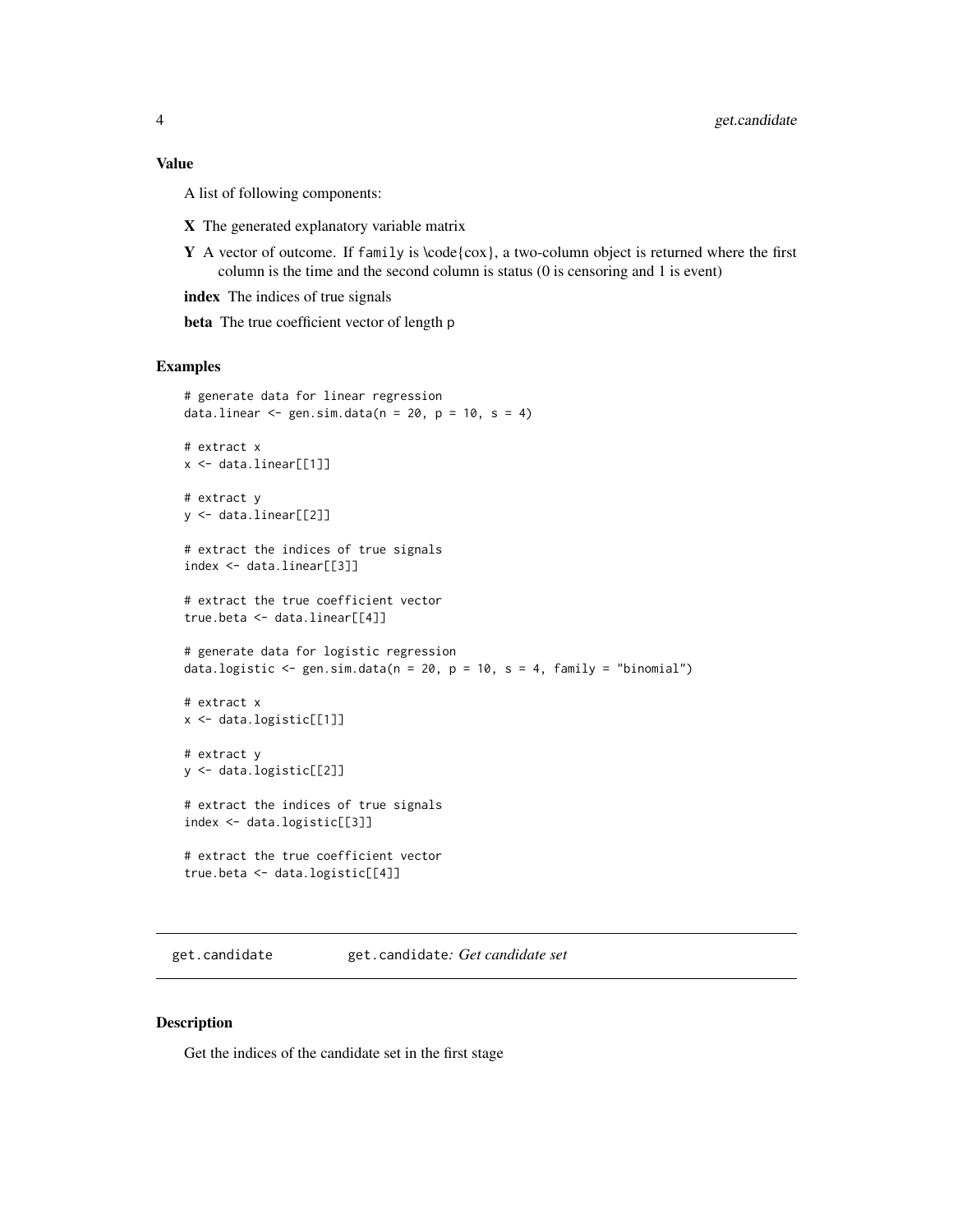#### <span id="page-4-0"></span>get.coef 5

#### Usage

get.candidate(xs, ys, family)

#### Arguments

| <b>XS</b> | Standardized independent variables                                                                                                                                                                                                  |
|-----------|-------------------------------------------------------------------------------------------------------------------------------------------------------------------------------------------------------------------------------------|
| ys        | Standardized dependent variable                                                                                                                                                                                                     |
| family    | A description of the error distribution and link function to be used in the model.<br>It can take the value of $\code{e}$ aussian $\cdot$ , $\code{b}$ binomial $\cdot$ , $\code{code}$ poisson $\cdot$ , and<br>$\code{\cos{\}}$ . |

#### Value

A list of following components:

candidate.index A vector of indices of selected variables in the candidate set lambda The lambda selected by generalized information criterion

get.coef get.coef*: Get coefficients at each* lambda

#### Description

Get the coefficients and confidence intervals from regression at each lambda as well as the null bound in SGPVs

#### Usage

get.coef(xs, ys, lambda, lasso, family)

#### Arguments

| XS     | Standardized design matrix                                                                                                                                                             |
|--------|----------------------------------------------------------------------------------------------------------------------------------------------------------------------------------------|
| ys     | Standardized outcome                                                                                                                                                                   |
| lambda | lambda in the lasso                                                                                                                                                                    |
| lasso  | An glmnet object                                                                                                                                                                       |
| family | A description of the error distribution and link function to be used in the model.<br>It can take the value of \code{gaussian}, \code{binomial}, \code{poisson}, and<br>$\code{\cos}.$ |

#### Value

A vector that contains the point estimates, confidence intervals and the null bound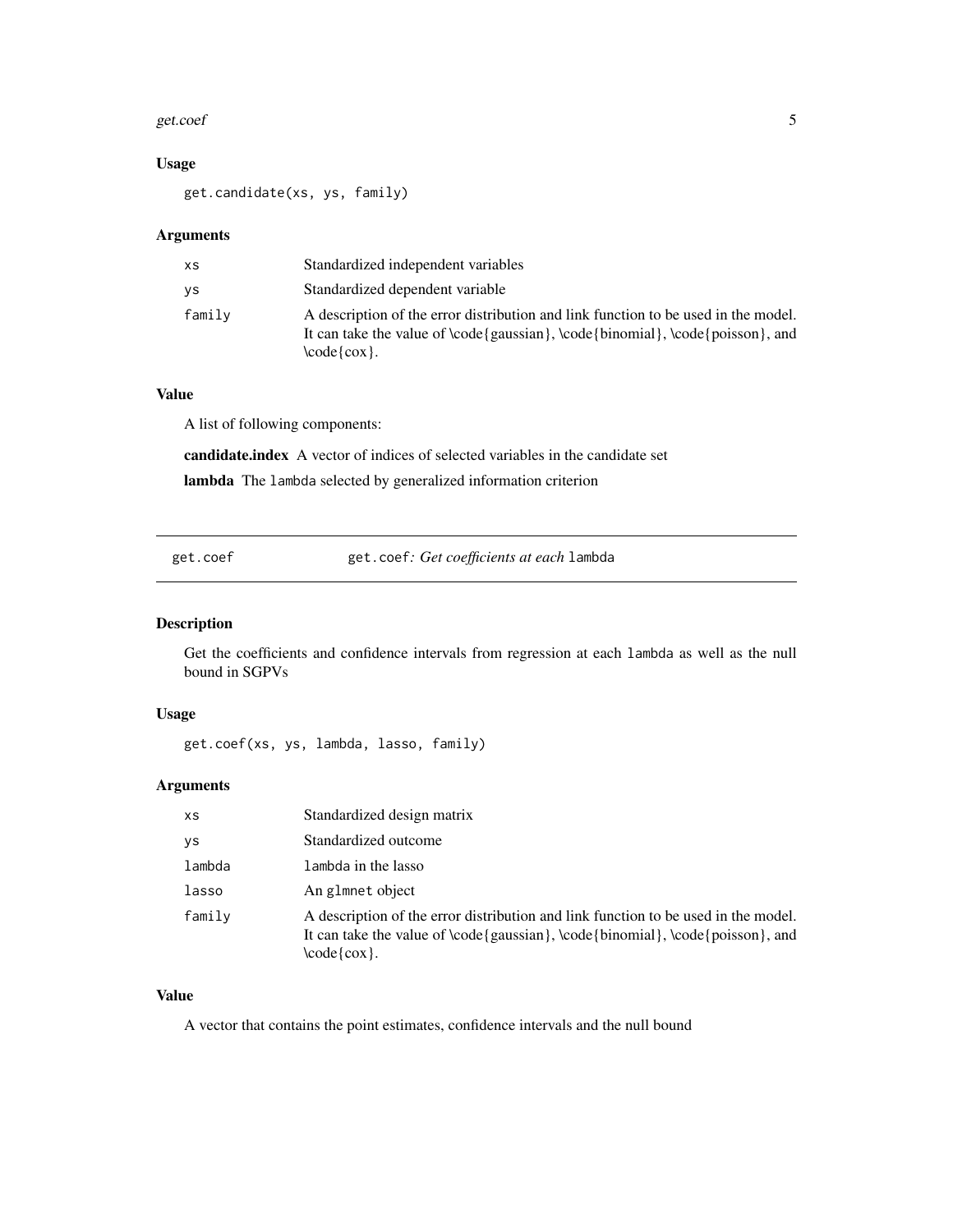<span id="page-5-0"></span>

#### Description

Get the indices of the variables selected by the algorithm

#### Usage

get.var(candidate.index, xs, ys, family, gvif)

#### Arguments

candidate.index

|           | Indices of the candidate set                                                                                                                                                               |
|-----------|--------------------------------------------------------------------------------------------------------------------------------------------------------------------------------------------|
| <b>XS</b> | Standardized independent variables                                                                                                                                                         |
| γs        | Standardized dependent variable                                                                                                                                                            |
| family    | A description of the error distribution and link function to be used in the model.<br>It can take the value of \code{gaussian}, \code{binomial}, \code{poisson}, and<br>$\code{code{cox}.$ |
| gvif      | A logical operator indicating whether a generalized variance inflation factor-<br>adjusted null bound is used. Default is FALSE.                                                           |

#### Value

A list of following components:

out.sgpv A vector of indices of selected variables

null.bound.p Null bound in the SGPV screening

- pe Point estimates in the candidate set
- lb Lower bounds of effect estimates in the candidate set
- ub Upper bounds of effect estimates in the candidate set

gvif gvif*: Get GVIF for each variable*

#### Description

Get generalized variance inflation factor (GVIF) for each variable. See Fox (1992) doi: [10.1080/](https://doi.org/10.1080/01621459.1992.10475190) [01621459.1992.10475190](https://doi.org/10.1080/01621459.1992.10475190) for more details on how to calculate GVIF.

#### Usage

gvif(mod, family)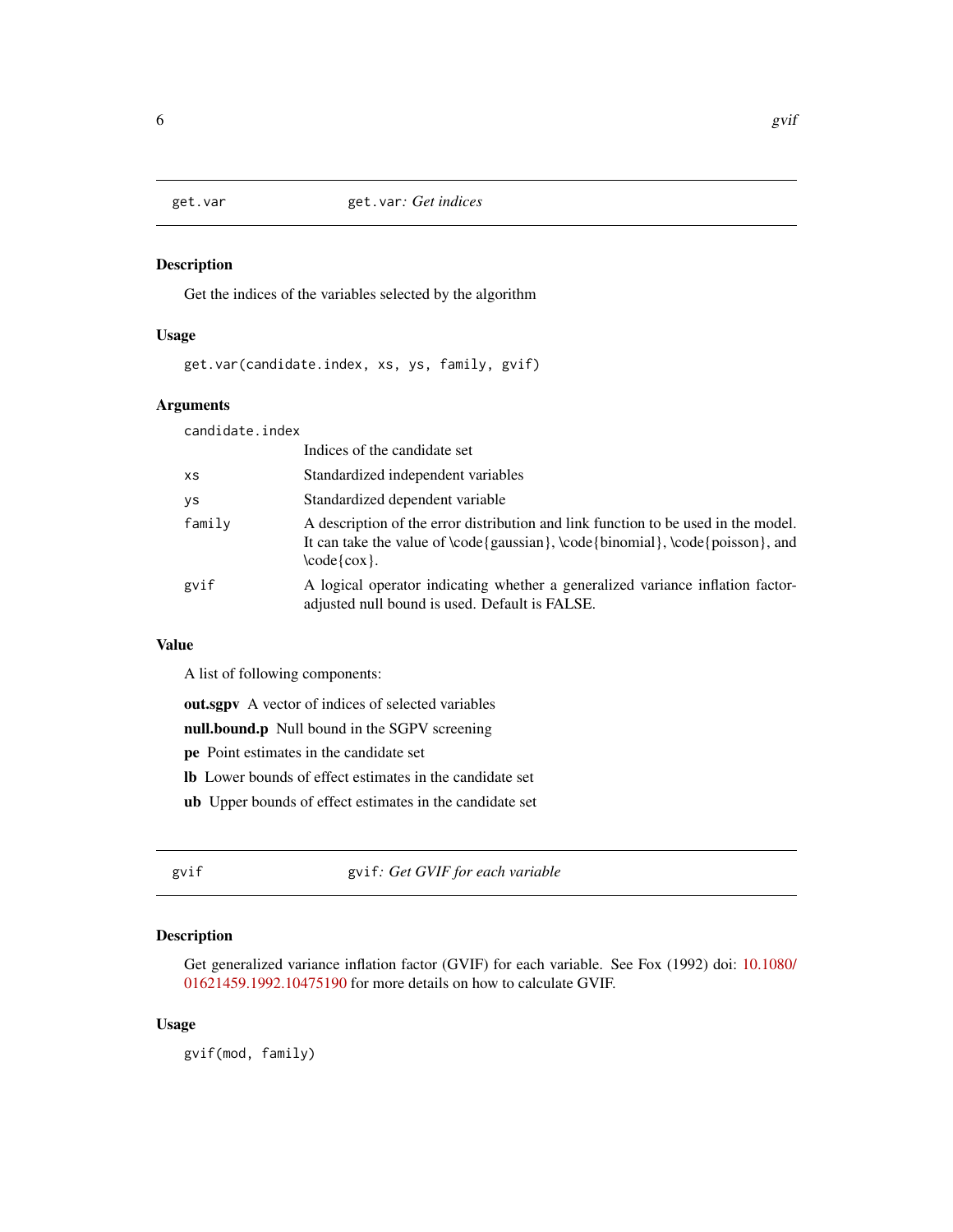#### <span id="page-6-0"></span>plot.sgpv 7

#### Arguments

| mod    | A model object with at least two explanatory variables                                                                                                                                                                              |
|--------|-------------------------------------------------------------------------------------------------------------------------------------------------------------------------------------------------------------------------------------|
| family | A description of the error distribution and link function to be used in the model.<br>It can take the value of $\code{e}$ aussian $\cdot$ , $\code{b}$ binomial $\cdot$ , $\code{code}$ poisson $\cdot$ , and<br>$\code{code{cox}.$ |

#### Value

A vector of GVIF for each variable in the model

<span id="page-6-1"></span>plot.sgpv plot.sgpv*: Plot variable selection results*

#### Description

S3 method plot for an object of class sgpv. When the two-stage algorithm is used, this function plots the fully relaxed lasso solution path on the standardized scale and the final variable selection results. When the one-stage algorithm is used, a histogram of all coefficients with selected effects is shown.

#### Usage

## S3 method for class 'sgpv'  $plot(x, 1pv = 3, 1ambda.max = NULL, short-label = T, ...)$ 

#### Arguments

| x                                                                                                                                                                                                                                                                 | An sgpv object                                                                                       |  |
|-------------------------------------------------------------------------------------------------------------------------------------------------------------------------------------------------------------------------------------------------------------------|------------------------------------------------------------------------------------------------------|--|
| 1 <sub>pv</sub><br>Lines per variable. It can take the value of 1 meaning that only the bound that is<br>closest to the null will be plotted, or the value of 3 meaning that point estimates<br>as well as 95% confidence interval will be plotted. Default is 3. |                                                                                                      |  |
| lambda.max                                                                                                                                                                                                                                                        | The maximum lambda on the plot. Default is NULL.                                                     |  |
| short.label                                                                                                                                                                                                                                                       | An indicator if a short label is used for each variable for better visualization.<br>Default is TRUE |  |
| $\cdots$                                                                                                                                                                                                                                                          | Other plot arguments                                                                                 |  |

```
# prepare the data
x <- t.housing[, -ncol(t.housing)]
y <- t.housing$V9
# one-stage algorithm
out.sgpv.1 <- pro.sgpv(x = x, y = y, stage = 1)
```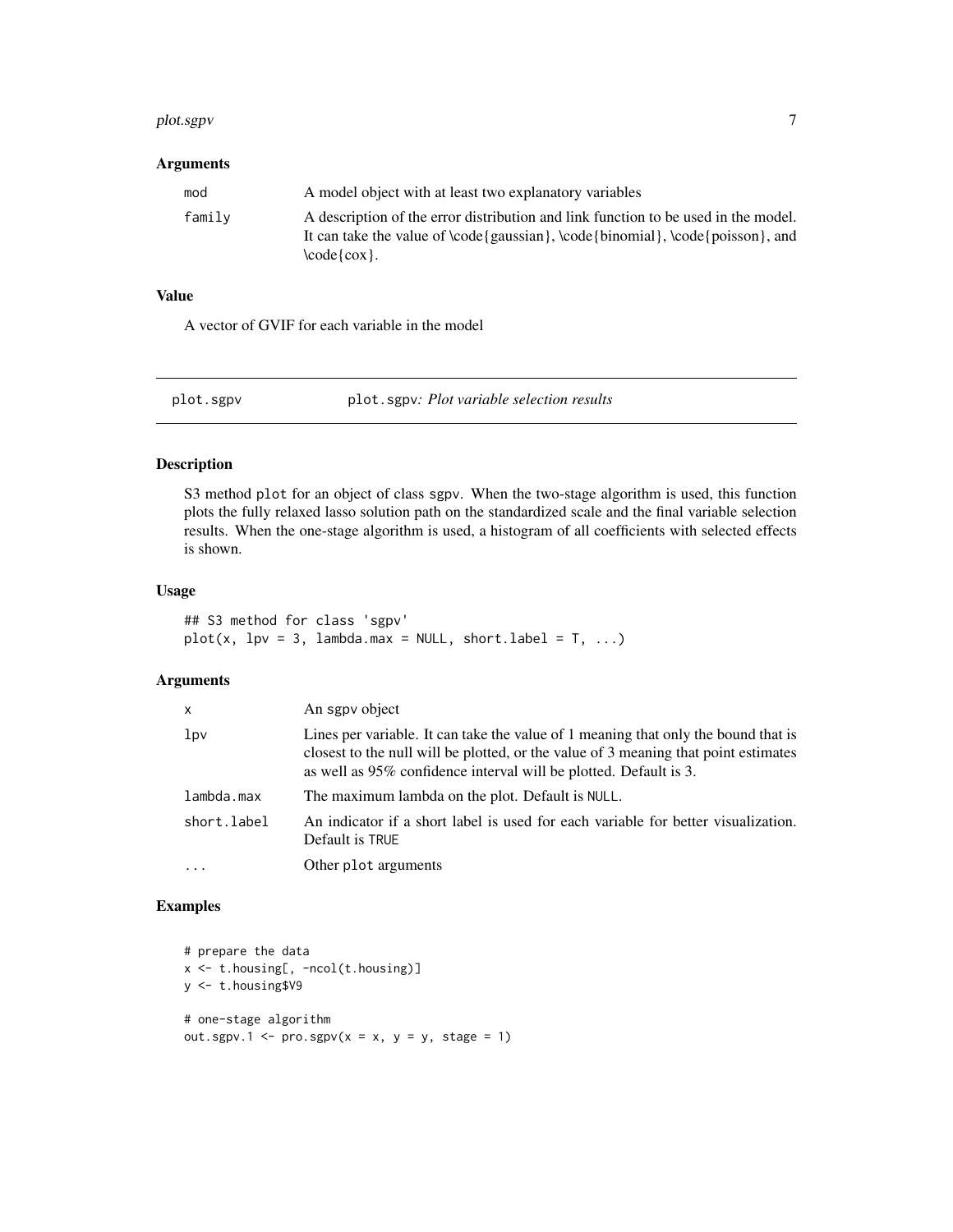```
# plot the selection result
plot(out.sgpv.1)
# two-stage algorithm
out.sgpv.2 <- pro.sgpv(x = x, y = y)
# plot the fully relaxed lasso solution path and final solution
plot(out.sgpv.2)
# zoom in a little bit
plot(out.sgpv.2, lambda.max = 0.01)# only plot one confidence bound
plot(out.sgpv.2, 1pv = 1, 1ambda.max = 0.01)
```
<span id="page-7-1"></span>predict.sgpv predict.sgpv*: Prediction using the fitted model*

#### Description

S3 method predict for an object of class sgpv

#### Usage

```
## S3 method for class 'sgpv'
predict(object, newdata, type, ...)
```
#### Arguments

| object    | An sgpv objectect                                                                                         |
|-----------|-----------------------------------------------------------------------------------------------------------|
| newdata   | Prediction data set                                                                                       |
| type      | The type of prediction required. Can take the value of link, response, and<br>terms. Default is response. |
| $\ddotsc$ | Other predict arguments                                                                                   |

#### Value

Predicted values

```
# prepare the data
x <- t.housing[, -ncol(t.housing)]
y <- t.housing$V9
```
<span id="page-7-0"></span>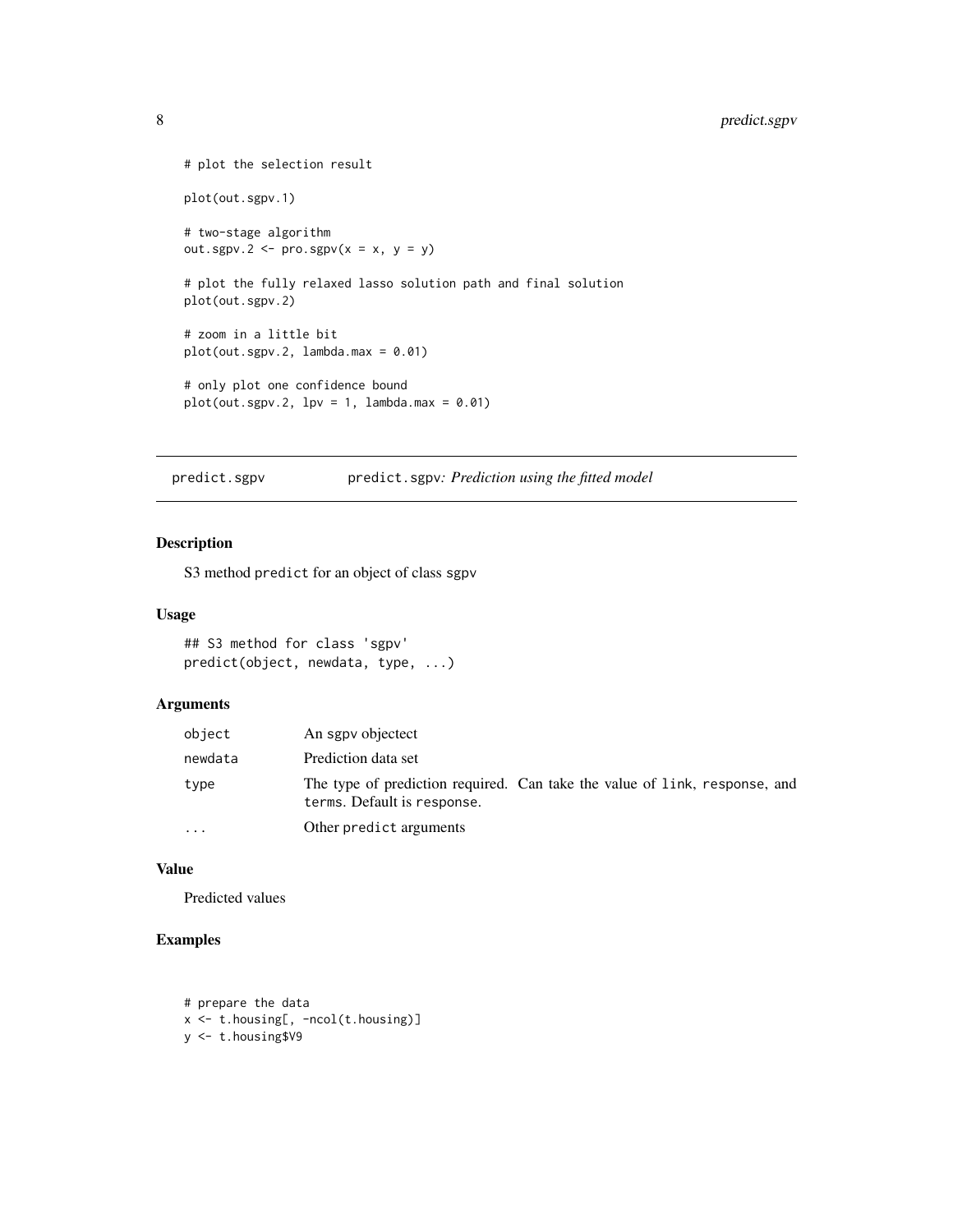#### <span id="page-8-0"></span>print.sgpv 9

```
# run one-stage algorithm
out.sgpv \leftarrow pro.sgpv(x = x, y = y)predict(out.sgpv)
```
<span id="page-8-1"></span>print.sgpv print.sgpv*: Print variable selection results*

#### Description

S3 method print for an S3 object of class sgpv

#### Usage

## S3 method for class 'sgpv'  $print(x, \ldots)$ 

#### Arguments

| x       | An sgpv object        |
|---------|-----------------------|
| $\cdot$ | Other print arguments |

### Value

Variable selection results

```
# prepare the data
x <- t.housing[, -ncol(t.housing)]
y <- t.housing$V9
# run one-stage algorithm
out.sgpv.1 <- pro.sgpv(x = x, y = y, stage = 1)out.sgpv.1
```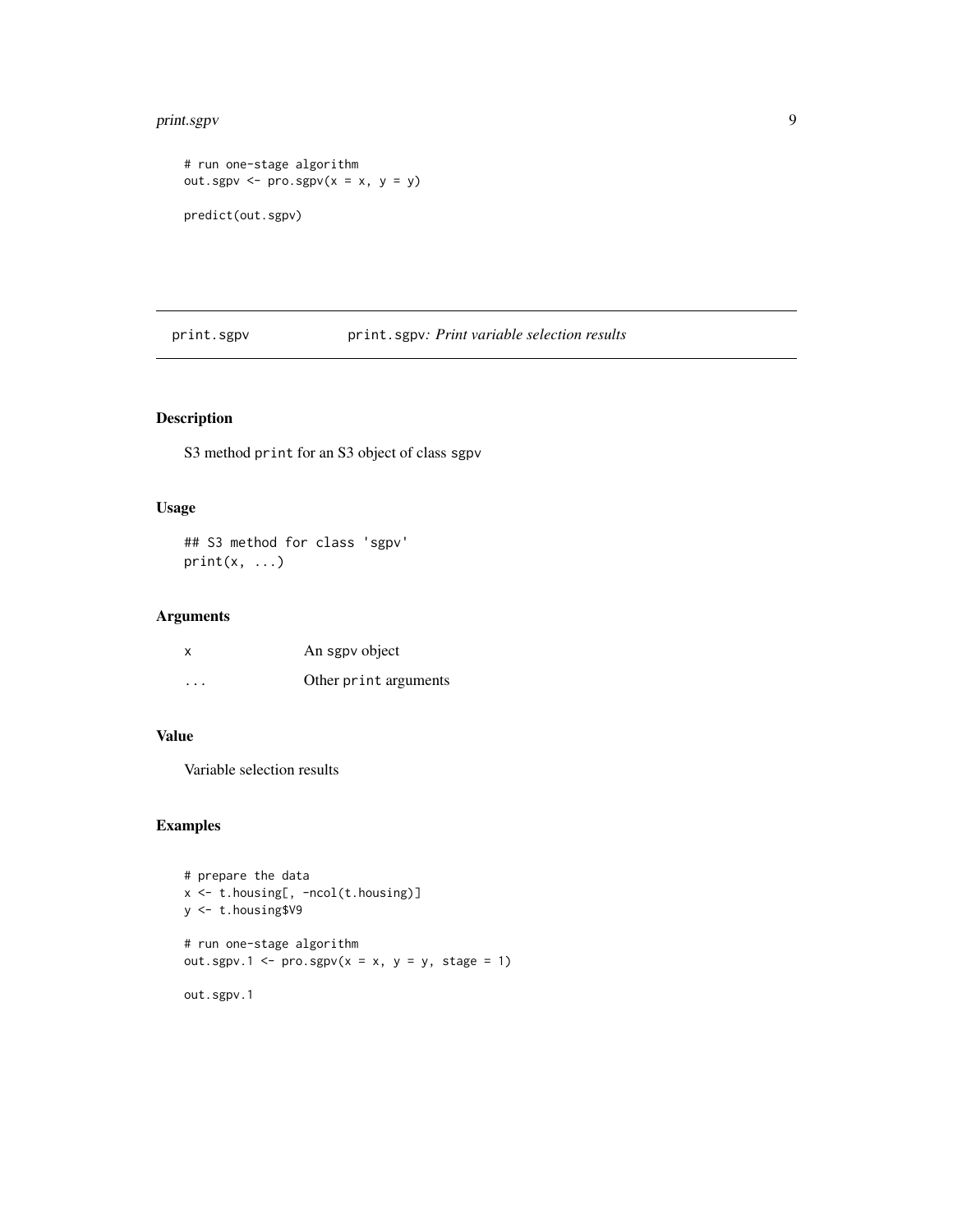<span id="page-9-0"></span>

#### Description

This function outputs the variable selection results from either one-stage algorithm or two-stage algorithm.

#### Usage

```
pro.sgpv(
  x,
  y,
  stage = c(1, 2),
  family = c("gaussian", "binomial", "poisson", "cox"),
  gvif = F
\mathcal{L}
```
#### Arguments

| x      | Independent variables, can be a matrix or a data. frame                                                                                                                                                                           |
|--------|-----------------------------------------------------------------------------------------------------------------------------------------------------------------------------------------------------------------------------------|
| у      | Dependent variable, can be a vector or a column from a data. frame                                                                                                                                                                |
| stage  | Algorithm indicator. 1 denotes the one-stage algorithm and 2 denotes the two-<br>stage algorithm. Default is 2. When n is less than p, only the two-stage algorithm<br>is available.                                              |
| family | A description of the error distribution and link function to be used in the model.<br>It can take the value of $\code{gaussian} \cdot \code{binomial} \cdot \code{poisson}$ , and<br>$\code{cov}.$ Default is $\code{gaussian}$   |
| gvif   | A logical operator indicating whether a generalized variance inflation factor-<br>adjusted null bound is used. Default is FALSE. See Fox (1992) doi: 10.1080/<br>01621459.1992.10475190 for more details on how to calculate GVIF |

#### Value

A list of following components:

var.index A vector of indices of selected variables

- var.label A vector of labels of selected variables
- lambda lambda selected by generalized information criterion in the two-stage algorithm. NULL for the one-stage algorithm
- x Input data x
- y Input data y
- family family from the input
- stage stage from the input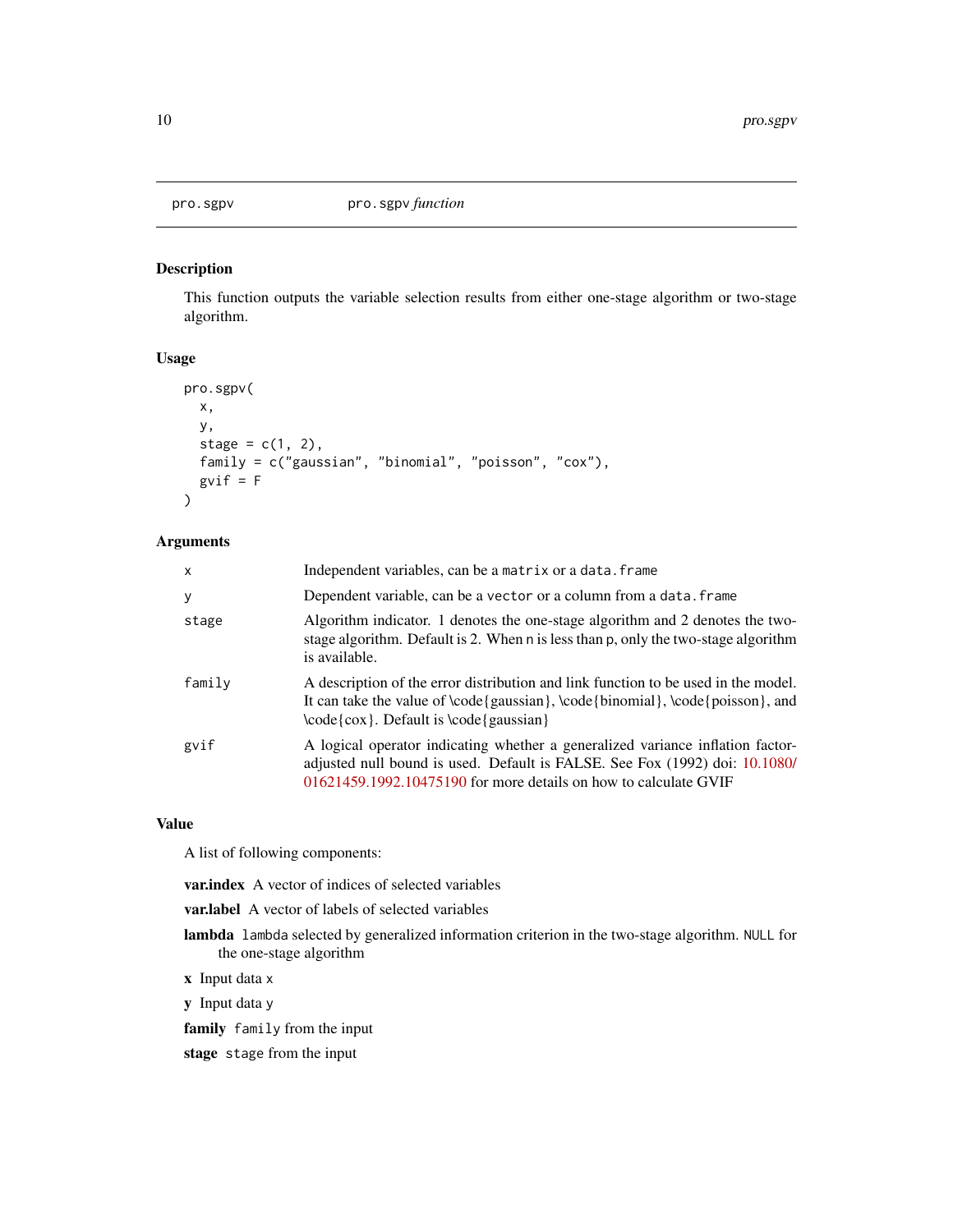#### <span id="page-10-0"></span>spine that the spine that the spine that the spine that the spine that the spine that the spine that the spine

null.bound Null bound in the SGPV screening pe.can Point estimates in the candidate set lb.can Lower bounds of CI in the candidate set ub.can Upper bounds of CI in the candidate set

#### See Also

- [print.sgpv\(\)](#page-8-1) prints the variable selection results
- [coef.sgpv\(\)](#page-1-1) extracts coefficient estimates
- [summary.sgpv\(\)](#page-11-1) summarizes the OLS outputs
- [predict.sgpv\(\)](#page-7-1) predicts the outcome
- [plot.sgpv\(\)](#page-6-1) plots variable selection results

#### Examples

```
# prepare the data
x <- t.housing[, -ncol(t.housing)]
y <- t.housing$V9
# run ProSGPV in linear regression
out.sgpv \leq pro.sgpv(x = x, y = y)
```
# More examples at https://github.com/zuoyi93/ProSGPV/tree/master/vignettes

spine *Spine data*

#### Description

Lower back pain can be caused by a variety of problems with any parts of the complex, interconnected network of spinal muscles, nerves, bones, discs or tendons in the lumbar spine. This dataset contains 12 biomechanical attributes from 310 patients, of whom 100 are normal and 210 are abnormal (Disk Hernia or Spondylolisthesis). The goal is to differentiate the normal patients from the abnormal using those 12 variables.

#### Usage

spine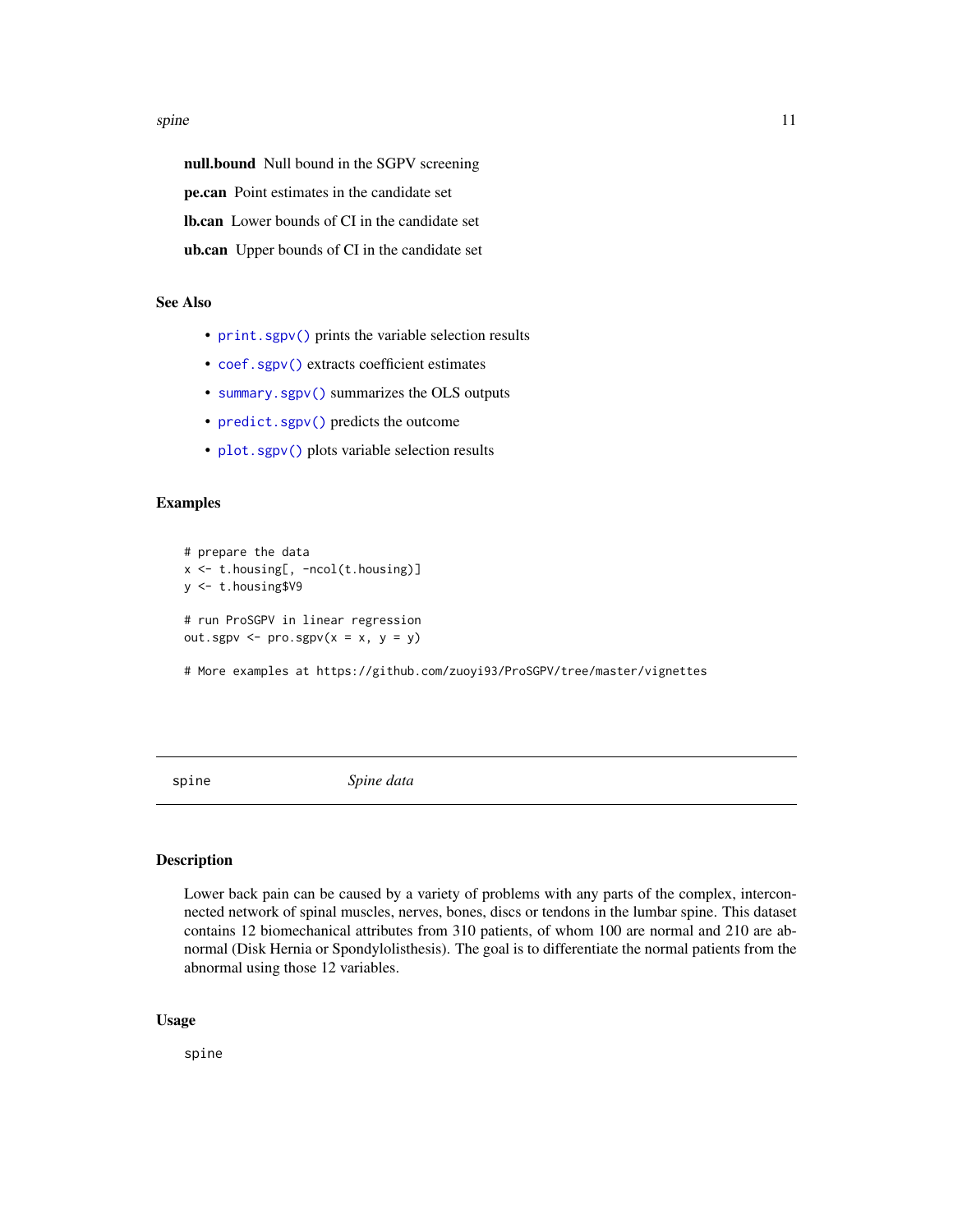#### Format

pelvic\_incidence pelvic incidence pelvic\_tilt pelvic tilt lumbar\_lordosis\_angle lumbar lordosis angle sacral\_slope sacral slope pelvic\_radius pelvic radius degree\_spondylolisthesis degree of spondylolisthesis pelvic\_slope pelvic slope direct\_tilt direct tilt thoracic\_slope thoracic slope cervical\_tilt cervical tilt sacrum\_angle sacrum angle scoliosis\_slope scoliosis slope outcome 1 is abnormal (Disk Hernia or Spondylolisthesis) and 0 is normal

#### Source

<http://archive.ics.uci.edu/ml/datasets/vertebral+column>

<span id="page-11-1"></span>summary.sgpv summary.sgpv*: Summary of the final model*

#### Description

S3 method summary for an S3 object of class sgpv

#### Usage

## S3 method for class 'sgpv' summary(object, ...)

#### Arguments

| object   | An sgpv object  |
|----------|-----------------|
| $\cdots$ | Other arguments |

#### Value

Summary of a model

<span id="page-11-0"></span>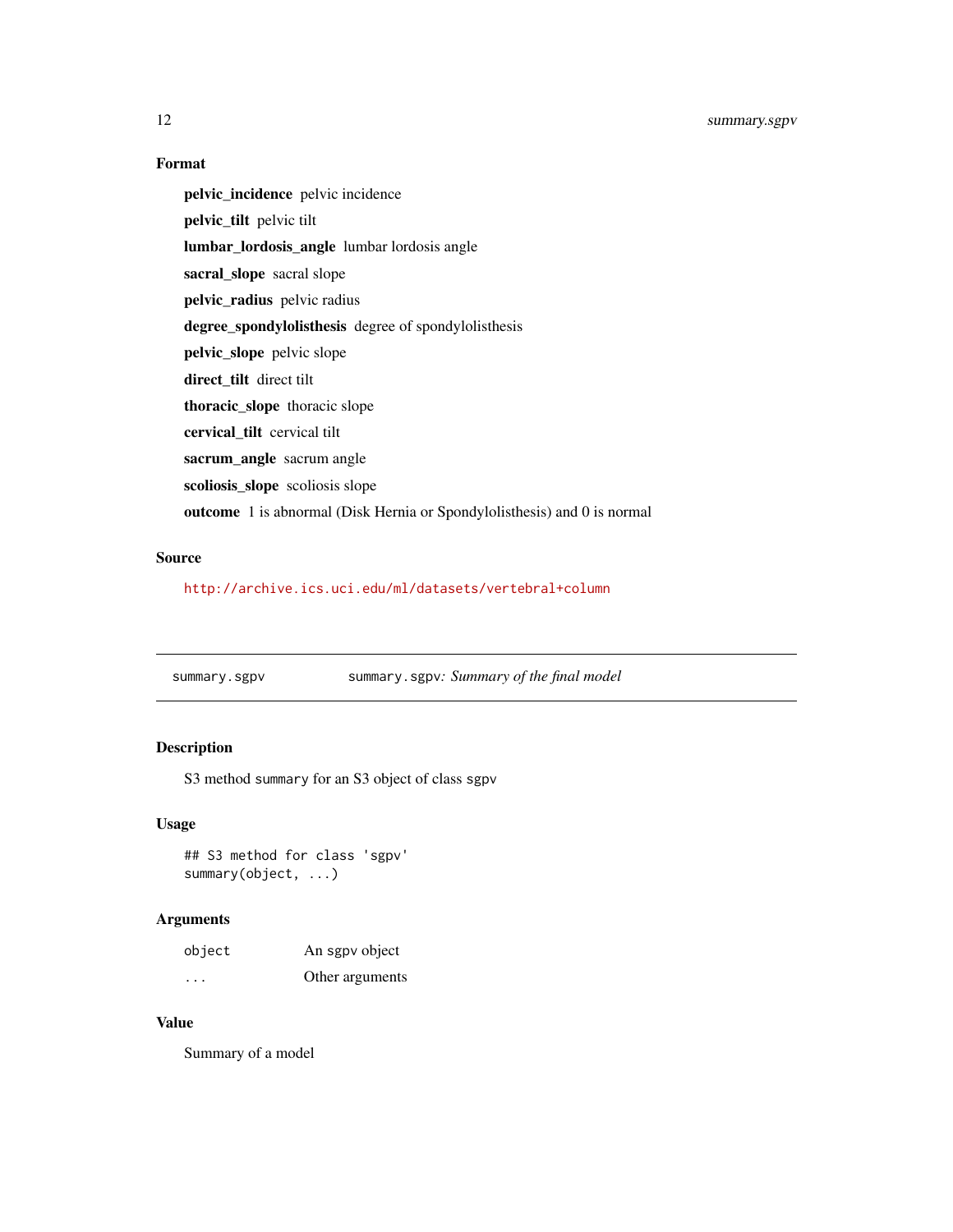#### <span id="page-12-0"></span>t.housing the state of the state of the state of the state of the state of the state of the state of the state of the state of the state of the state of the state of the state of the state of the state of the state of the

#### Examples

```
# prepare the data
x \leq t.housing[, -ncol(t.housing)]
y <- t.housing$V9
# run one-stage algorithm
out.sgpv \leq pro.sgpv(x = x, y = y)
# get regression summary
summary(out.sgpv)
```
t.housing *Tehran housing data*

#### **Description**

A dataset containing Tehran housing data. The data set has 372 observations. There are 26 explanatory variables at baseline, including 7 project physical and financial features (V2-V8) and 19 economic variables and indices (V11-V29). The outcome (V9) is the sales price of a real estate single-family residential apartment.

#### Usage

t.housing

#### Format

- V9 Actual sales price
- V<sub>2</sub> Total floor area of the building
- V3 Lot area
- V4 Total Preliminary estimated construction cost based on the prices at the beginning of the project
- V5 Preliminary estimated construction cost based on the prices at the beginning of the project
- V6 Equivalent preliminary estimated construction cost based on the prices at the beginning of the project in a selected base year
- V7 Duration of construction
- V8 Price of the unit at the beginning of the project per square meter
- V11 The number of building permits issued
- V12 Building services index for preselected base year
- V13 Wholesale price index of building materials for the base year
- V14 Total floor areas of building permits issued by the city/municipality
- V15 Cumulative liquidity
- V16 Private sector investment in new buildings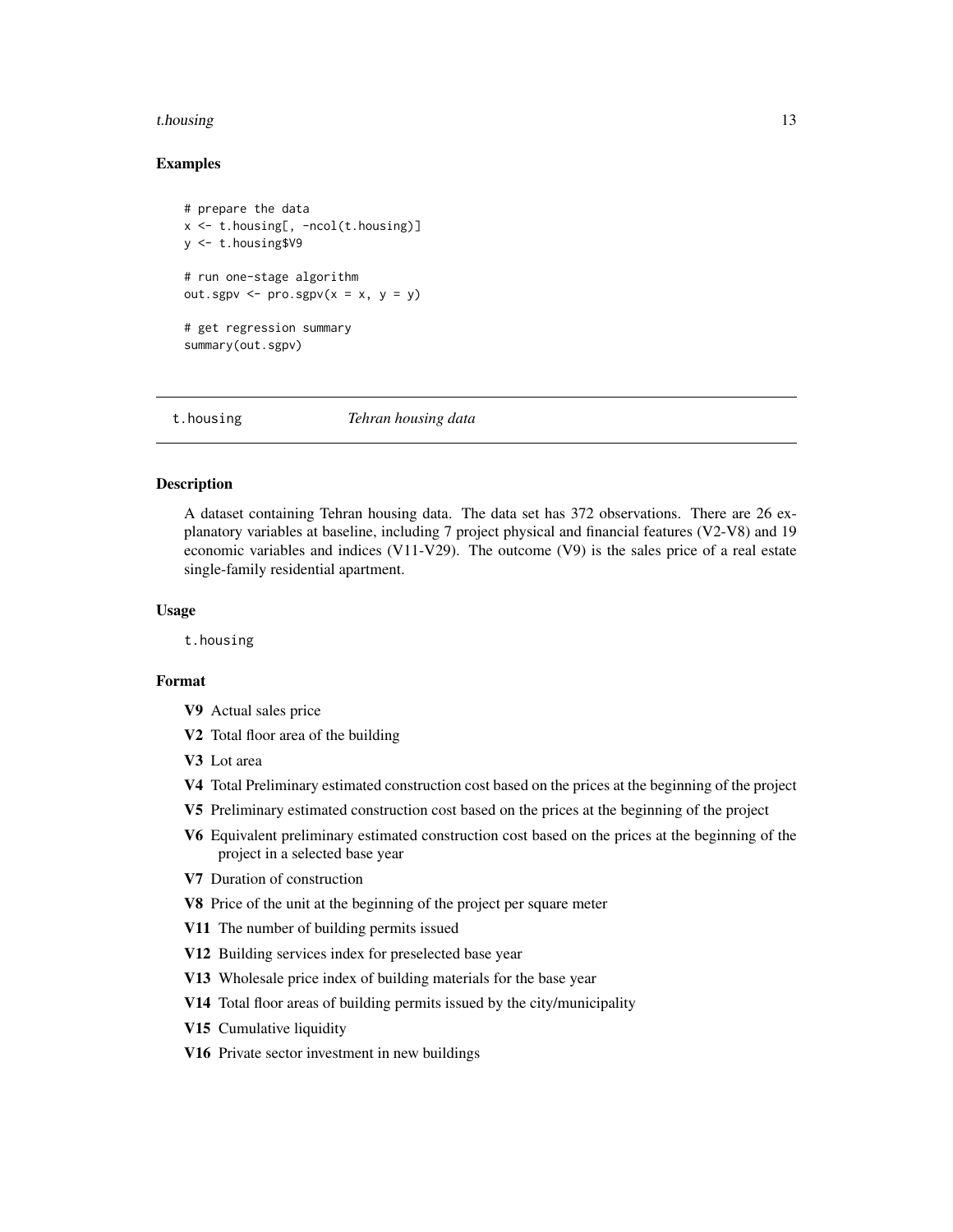- V17 Land price index for the base year
- V18 The number of loans extended by banks in a time resolution
- V19 The amount of loans extended by banks in a time resolution
- V20 The interest rate for loan in a time resolution
- V21 The average construction cost by private sector at the completion of construction
- V22 The average cost of buildings by private sector at the beginning of construction
- V23 Official exchange rate with respect to dollars
- V24 Nonofficial (street market) exchange rate with respect to dollars
- V25 Consumer price index (CPI) in the base year
- V26 CPI of housing, water, fuel & power in the base year
- V27 Stock market index
- V28 Population of the city
- V29 Gold price per ounce

#### Source

<http://archive.ics.uci.edu/ml/datasets/Residential+Building+Data+Set>